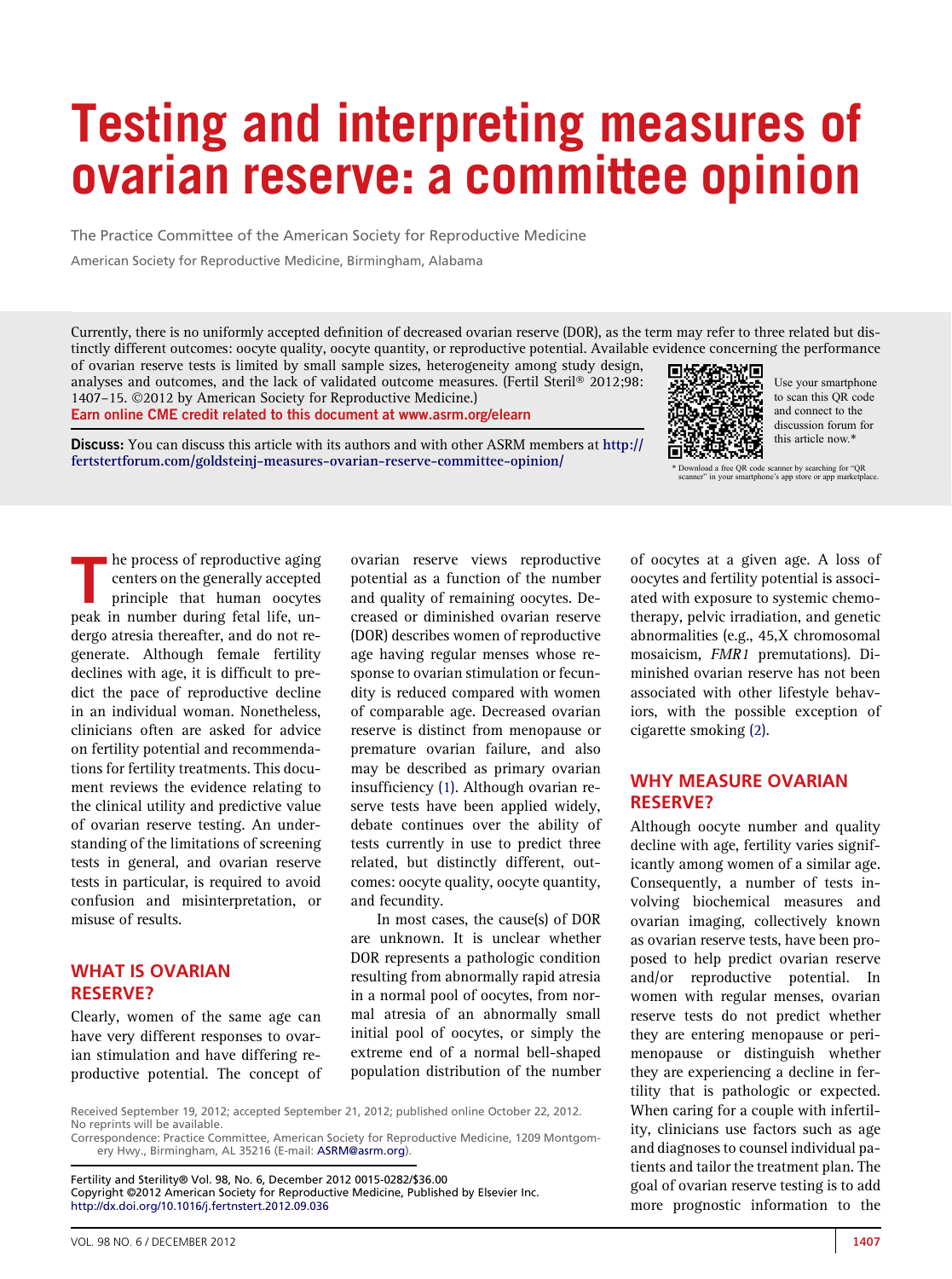counseling and planning process so as to help couples choose among treatment options. However, it is important to emphasize that ovarian reserve tests are not infallible and should not be the sole criteria used to deny patients access to assisted reproductive technologies (ART) or other treatments. Evidence of decreased ovarian reserve does not necessarily equate with inability to conceive.

# WHAT ARE MEASURES OF OVARIAN RESERVE?

Ovarian reserve tests include both biochemical tests and ultrasound imaging of the ovaries. Biochemical tests of ovarian reserve can be divided further into basal measurements, including measurement of follicle-stimulating hormone (FSH), estradiol, inhibin B, and antimüllerian hormone (AMH), and provocative tests such as the clomiphene citrate challenge test (CCCT). Biochemical measures of ovarian reserve are intended to probe and to reflect the biology of the aging ovary, the one component of the reproductive system most closely related to decreased fecundity.

Inhibin B and AMH are glycoprotein hormones produced by small ovarian follicles and are therefore direct measures of the follicular pool. Whereas AMH is primarily secreted by primary, preantral, and antral follicles, inhibin B is secreted primarily by preantral follicles. As the number of ovarian follicles declines with age, both AMH and early follicular phase inhibin B concentrations decline. Decreased inhibin B secretion lowers the level of central negative feedback, resulting in increased pituitary FSH secretion and in higher late luteal and early follicular FSH concentrations (an ''indirect'' measure). In turn, the earlier increase in FSH levels stimulates an earlier onset of new follicular growth and increase in estradiol concentrations, ultimately decreasing the length of the follicular phase and the overall cycle. Dynamic ovarian reserve tests assess the response of the hypothalamicpituitary-ovarian axis to a stimulus.

Ultrasonographic measures of ovarian reserve include the antral follicle count (AFC) and ovarian volume. The AFC describes the total number of follicles measuring 2–10 millimeters in diameter that are observed during an early follicular phase transvaginal scan. The number of antral follicles correlates with the size of the remaining follicular pool and the number of oocytes retrieved following stimulation. Ovarian volume declines with age and is therefore another potential indicator of ovarian reserve.

## HOW ARE OVARIAN RESERVE TESTS USED?

Historically, ovarian reserve tests were intended to be used to screen patients before beginning a cycle of in vitro fertilization (IVF) and to treat only those patients falling within a normal range as defined by each center. However, studies examining the performance of ovarian reserve tests have used heterogeneous patient populations and outcome measures, vastly complicating their interpretation. Whereas some have screened a general IVF population, others have targeted populations of older women, seeking to discriminate women with good prognoses from those with poor prognoses despite their similar chronologic age.

Measures of ovarian reserve have been used to predict DOR, but DOR has been defined in different ways, including both reduced fecundability (the ability to achieve pregnancy) and poor ovarian response to gonadotropin stimulation. Measures of ovarian response such as the number of follicles, the number of oocytes retrieved, the number of embryos, and cancelation rate are surrogates for the clinically important outcomes: pregnancy and live birth. These surrogate outcomes are related to the clinically important outcomes but are not synonymous. Heterogeneity in study populations and varied exposures and outcomes have resulted in a wide range of test characteristics for measures of ovarian reserve reported in the literature. Therefore, the reported ''effectiveness'' of ovarian reserve tests as screening tests varies. Accordingly, it is important to consider study designs carefully when applying the results of these screening studies to individual patients.

## Basic Principles of Screening Tests

The purpose of a screening test is to identify persons at risk for a disease. The purpose of using ovarian reserve testing as a screening test is to identify infertility patients at risk for DOR, who are more likely to exhibit a ''poor'' response to gonadotropin stimulation and to have a lesser chance of achieving pregnancy with ART, most commonly IVF. It is important to emphasize that screening tests do not diagnose DOR.

A screening test has a number of test characteristics, including sensitivity, specificity, positive predictive value (PPV), and negative predictive value (NPV), all of which change with the diagnostic threshold, or cutpoint, used to classify an individual as being at risk for DOR (e.g., FSH  $\geq$ 11.4 mIU/mL) [\(3\).](#page-6-0) Good screening tests have validity. Sensitivity and specificity are two measures of test validity (Fig. 1). A valid test correctly categorizes persons who have disease as test positive (highly sensitive) and those without disease as test negative (highly specific). In other words, a highly sensitive test would capture all of the patients who



Practice Committee. Testing and interpreting measures of ovarian reserve. Fertil Steril 2012.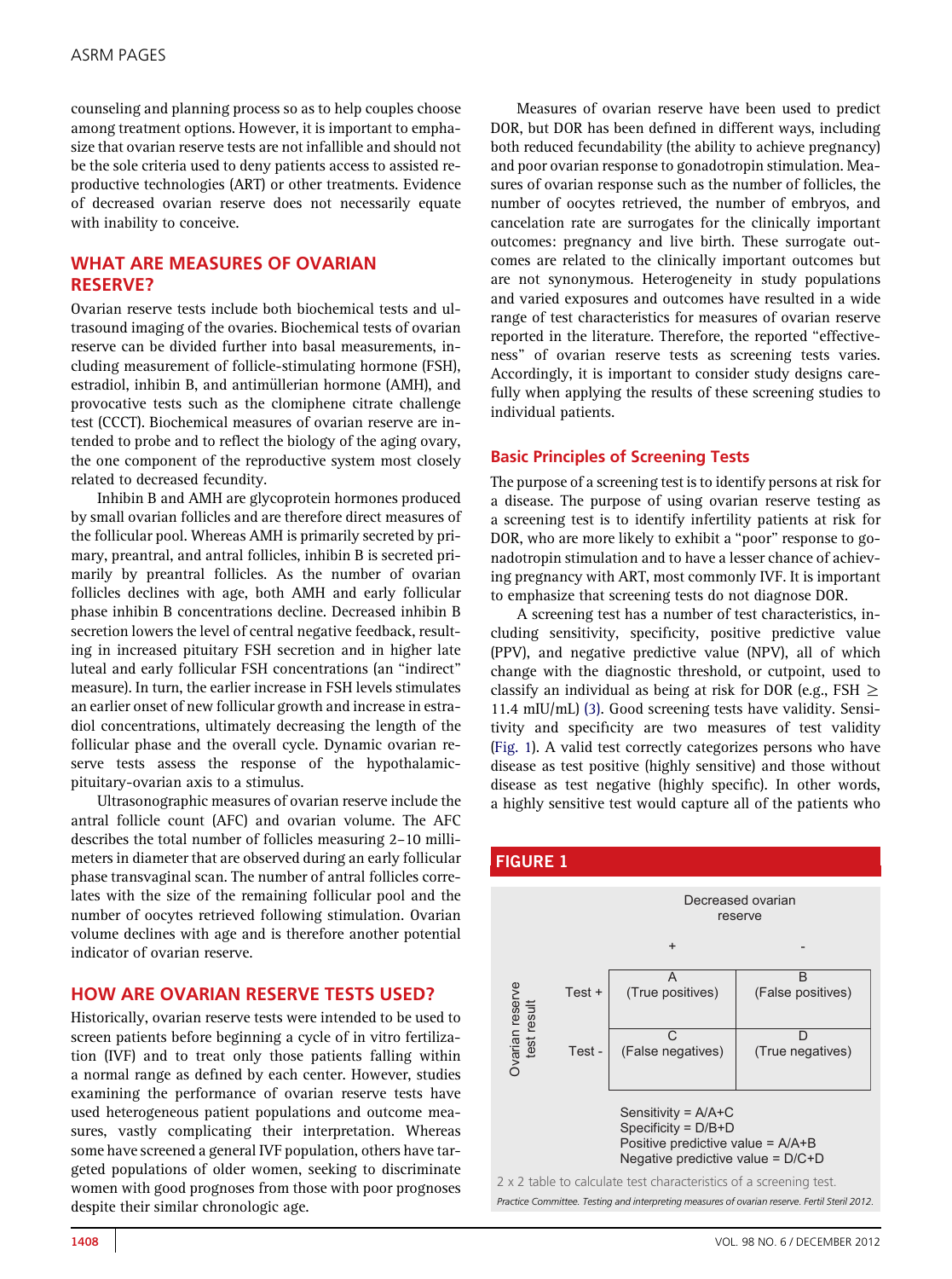have decreased ovarian reserve. Changing cutpoints to optimize sensitivity would minimize the number of false negatives (patients with DOR categorized as normal), but increase false positive test results (patients with normal ovarian reserve categorized as having DOR). A highly specific test would correctly identify all of the patients who do not have DOR. Changing cutpoints to optimize specificity would minimize false positives, but increase false negatives.

Graphically, the sensitivity and specificity of different cutpoints of a diagnostic test can be plotted as receiver operating characteristic (ROC) curves. These curves help identify the cutpoint that maximizes sensitivity and specificity. However, the diagnostic threshold that ''optimally'' balances specificity and sensitivity for identifying patients at risk for DOR necessarily sacrifices some specificity to improve sensitivity and thus may not be the best choice for clinical care.

For clinical application, the threshold for considering an ovarian reserve test ''abnormal'' should have high specificity for DOR. Specificity is the test characteristic that should be optimized to decrease false positives, or wrongly categorizing patients with normal ovarian reserve as having DOR. For the clinician, a highly specific test helps to avoid over-aggressive treatment in patients with normal ovarian reserve. Additionally, it will avoid recommending adoption or oocyte donation to patients who may have the potential to have their own genetic offspring. Because sensitivity is sacrificed when specificity is optimized, a highly specific test for DOR also would result in more women attempting IVF outcomes not knowing that the prognosis is poor.

Positive predictive value and negative predictive value are screening test characteristics that change with the prevalence of disease (DOR) in the study population. The PPV is the probability that a woman who tests positive truly has DOR. The NPV is the probability that a woman who tests negative has normal ovarian reserve.

The most important test characteristics of a screening ovarian reserve test are its predictive values rather than sensitivity or specificity. Although predictive value is determined by sensitivity and specificity, it also is dependent on the prevalence of DOR in the population. This principle is important in determining whom to screen. If the prevalence or risk of DOR is low (e.g., in young women), the PPV (the probability that a woman who tests positive truly has DOR) will be low, even if the sensitivity and specificity are high. If the prevalence of DOR is high (e.g., in older women), the PPV will be high if a highly specific test cutpoint is chosen. Therefore, it is obvious that ovarian reserve testing is most useful in identifying DOR in women at high risk for DOR. Ideally, for tests of ovarian reserve to be clinically useful for patient counseling, the test characteristics and prevalence of DOR in a specific population or clinic should be known. The wide range of values reported in the literature makes it difficult to use these measures clinically.

The use of a screening test for DOR in a population at low risk for the condition poses several problems. Most importantly, many women will be categorized as having DOR who, in fact, have a normal ovarian reserve. The implications are important when screening women who have not yet

received infertility treatment and those who may simply be curious about their reproductive potential. Ovarian reserve testing in women at low risk for DOR will yield a larger number of false positive results (lower PPV) [\(4\)](#page-6-0). The problem is compounded in the use of home tests, where a qualified medical professional is not readily available to interpret and explain the results.

#### Basal FSH

Basal serum FSH concentrations increase on day 2, 3, or 4 of the menstrual cycle with advancing reproductive age. However, assays for FSH have significant inter- and intra-cycle variability that limits their reliability (5–[7\).](#page-6-0) The overall correlation among different FSH assays is excellent, but absolute values can differ from one another [\(8\).](#page-7-0) A change in the reference standard, from a human menopausal gonadotropin standard (International Reference Preparation [IRP]-hMG) to the World Health Organization (WHO) Second International Standard (IRP 78/549) complicated the generalizability of FSH cutpoints. Sample conversion of IRP-hMG values to IRP 78/549 values are as follows: high FSH 25 mIU/mL (IRP-hMG) = 16.7 (IRP 78/549), moderately high FSH 17 mIU/mL (IRP-hMG) =  $11.4$  (IRP 78/549), normal FSH  $<$  15 mIU/mL (IRP-hMG) =  $<$  10 mIU/mL (IRP 78/549) [\(8\).](#page-7-0) Thus, clinicians may find it difficult to generalize FSH cutpoints reported in the medical literature to their practices unless they are using the very same assay and reference preparation [\(7\).](#page-6-0)

Despite its limitations, FSH is commonly used as a measure of ovarian reserve, and high values have been associated with, but do not necessarily predict, both poor ovarian stimulation and the failure to conceive [\(8\)](#page-7-0). Assays standardized against the WHO Second International Standard demonstrate high specificity (83%–100% range) for predicting poor response to stimulation (usually defined as  $<$  2-3 follicles or  $\leq$  4 retrieved oocytes) using multiple cutpoints above 10 IU/L (10–20 IU/L) [\(8\).](#page-7-0) However, sensitivity for identifying women who will respond poorly varies widely (10%–80%) and decreases with increasing FSH cutpoints [\(8\).](#page-7-0) Using similar cutpoints, FSH is far less sensitive for predicting the failure to achieve pregnancy. A recent study employing efficiency curves demonstrated 100% specificity for failure to achieve a live birth at FSH values above 18 IU/L [\(9\).](#page-7-0) Cutpoints that yield high specificity (80%–100%) have low sensitivities (10%–30%) [\(8\)](#page-7-0). Consequently, the majority of women who are tested (including those with DOR) will not have an abnormal FSH value. The test still is clinically useful, because one can be fairly certain that women having an abnormally elevated FSH value will have DOR. The PPV of FSH for poor response to ovarian stimulation or failure to conceive is higher in older women.

High FSH levels have not been associated with an increased risk of aneuploidy in pregnancies resulting from IVF [\(10, 11\)](#page-7-0). Although FSH rises with increasing reproductive age, it remains unknown whether high FSH levels in women of reproductive age predict an earlier onset of menopause [\(12\).](#page-7-0)

The variability in FSH levels often prompts clinicians to repeat the test. Whereas consistently elevated FSH concentrations confer a poor prognosis [\(13\),](#page-7-0) a single elevated FSH value in women <40 years of age may not predict a poor response to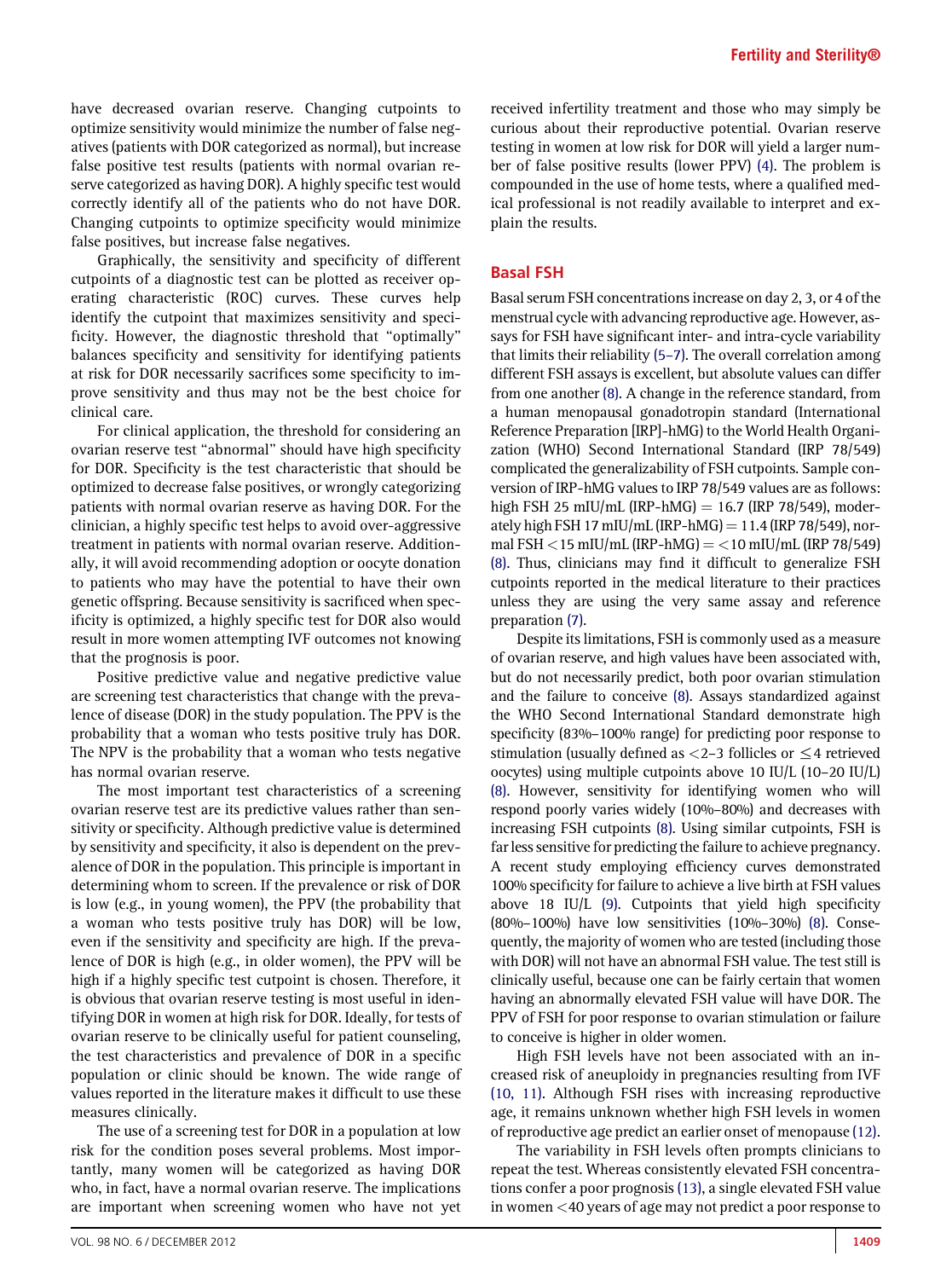<span id="page-3-0"></span>

| Summary of the value of screening tests of ovarian reserve.                                  |             |                 |                 |                       |                 |               |                                      |                                                                                                                       |
|----------------------------------------------------------------------------------------------|-------------|-----------------|-----------------|-----------------------|-----------------|---------------|--------------------------------------|-----------------------------------------------------------------------------------------------------------------------|
|                                                                                              |             |                 | Poor response   |                       | Nonpregnancy    |               |                                      |                                                                                                                       |
| Test                                                                                         | Cutpoint    | Sensitivity (%) | Specificity (%) | Sensitivity (%)       | Specificity (%) | Reliability   | <b>Advantages</b>                    | <b>Limitations</b>                                                                                                    |
| FSH (IU/L)                                                                                   | $10 - 20$   | $10 - 80$       | $83 - 100$      | $7 - 58$              | 43-100          | Limited       | Widespread use                       | Reliability                                                                                                           |
| AMH (ng/mL)                                                                                  | $0.2 - 0.7$ | 40-97           | 78-92           | $\sigma$ <sub> </sub> | $\sigma$        | Good          | Reliability                          | wo commercial assays<br>limit of detectability<br>ow sensitivity                                                      |
| AFC(n)                                                                                       | $3 - 10$    | $9 - 73$        | $73 - 100$      | $8 - 33$              | 64-100          | Good          | Reliability                          | Does not predict nonpregnancy<br>ow sensitivity                                                                       |
| Inhibin B (pg/mL)                                                                            | 40-45       | $40 - 80$       | 64-90           | $\sigma$              |                 | <i>imited</i> | Widespread use                       | Reliability                                                                                                           |
| CCCT, day 10 FSH (IU/L)                                                                      | $10 - 22$   | 35-98           | 68-98           | $23 - 61$             | $67 - 100$      | -imited       | than basal FSH<br>Higher sensitivity | Reliability<br>Limited additional value to basal FSH<br>Does not predict nonpregnancy<br>Requires drug administration |
| Note: Laboratories ELISA.<br><sup>a</sup> Insufficient evidence.                             |             |                 |                 |                       |                 |               |                                      |                                                                                                                       |
| Practice Committee. Testing and interpreting measures of ovarian reserve. Fertil Steril 2012 |             |                 |                 |                       |                 |               |                                      |                                                                                                                       |

stimulation or failure to achieve pregnancy [\(13\).](#page-7-0) Limited evidence suggests that women with fluctuating FSH levels should not wait for the ''ideal'' cycle, wherein the FSH concentration is normal, to undergo IVF stimulation [\(5, 14\).](#page-6-0)

It has been reported that basal FSH has limited utility as a screening test [\(8, 15, 16\)](#page-7-0). At high cutpoints that maximize specificity, sensitivity is moderate for poor response to stimulation and very low for failure to achieve pregnancy. Although relatively few women with DOR will test abnormally if cutpoints are high, those who do have an abnormal test are very likely to have DOR.

In summary, a single FSH value has very limited reliability because of inter- and intra-cycle variability (particularly if it is not elevated). An elevated FSH value has good specificity, but may represent a false positive especially when used in a low-risk population. Given the inter-assay variability of FSH, the cutpoint selected by an IVF program ideally should be based on its own data or on data from studies using the same FSH assay (Table 1).

## Estradiol

As a test of ovarian reserve, basal estradiol on day 2, 3, or 4 of the menstrual cycle has poor inter- and intra-cycle reliability [\(17\).](#page-7-0) The vast majority of studies have found that basal estradiol does not differ between women with and without DOR, regardless of whether the measured outcome is poor response to ovarian stimulation or failure to achieve pregnancy [\(18](#page-7-0)–28). Basal estradiol alone should not be used to screen for DOR. The test has value only as an aid to correct interpretation of a ''normal'' basal serum FSH value. As discussed earlier, an early rise in serum estradiol concentrations is a classic characteristic of reproductive aging and can lower an otherwise elevated basal FSH level into the normal range, thereby causing a misinterpretation of the test. When the basal FSH concentration is ''normal'' but the estradiol level is elevated  $(>60-80 \text{ pg/mL})$  in the early follicular phase, there is limited evidence for an association with poor response, increased cancelation rates, or lower pregnancy rates [\(28](#page-7-0)–30).

## Clomiphene Citrate Challenge Test

The CCCT involves measurements of serum FSH before (cycle day 3) and after (cycle day 10) treatment with clomiphene citrate (100 mg daily, cycle days 5–9). Whereas rising inhibin B and estradiol levels derived from a growing cohort of ovarian follicles will suppress FSH in women with responsive ovaries, the smaller follicular cohorts that can be recruited in women with DOR will generate less inhibin B and estradiol, resulting in decreased negative feedback inhibition of FSH secretion and higher stimulated FSH concentrations. An elevated FSH concentration after clomiphene stimulation therefore suggests DOR. Studies of CCCT results have observed significant inter-cycle variability in stimulated FSH levels and in the difference between basal and stimulated estradiol and inhibin B concentrations, which limits the reliability of the CCCT [\(6, 31,](#page-6-0) [32\)](#page-6-0). A recent systematic review examined the ability of the CCCT to predict poor ovarian response or pregnancy after IVF over a range of day-10 FSH levels (10–22 IU/L) in women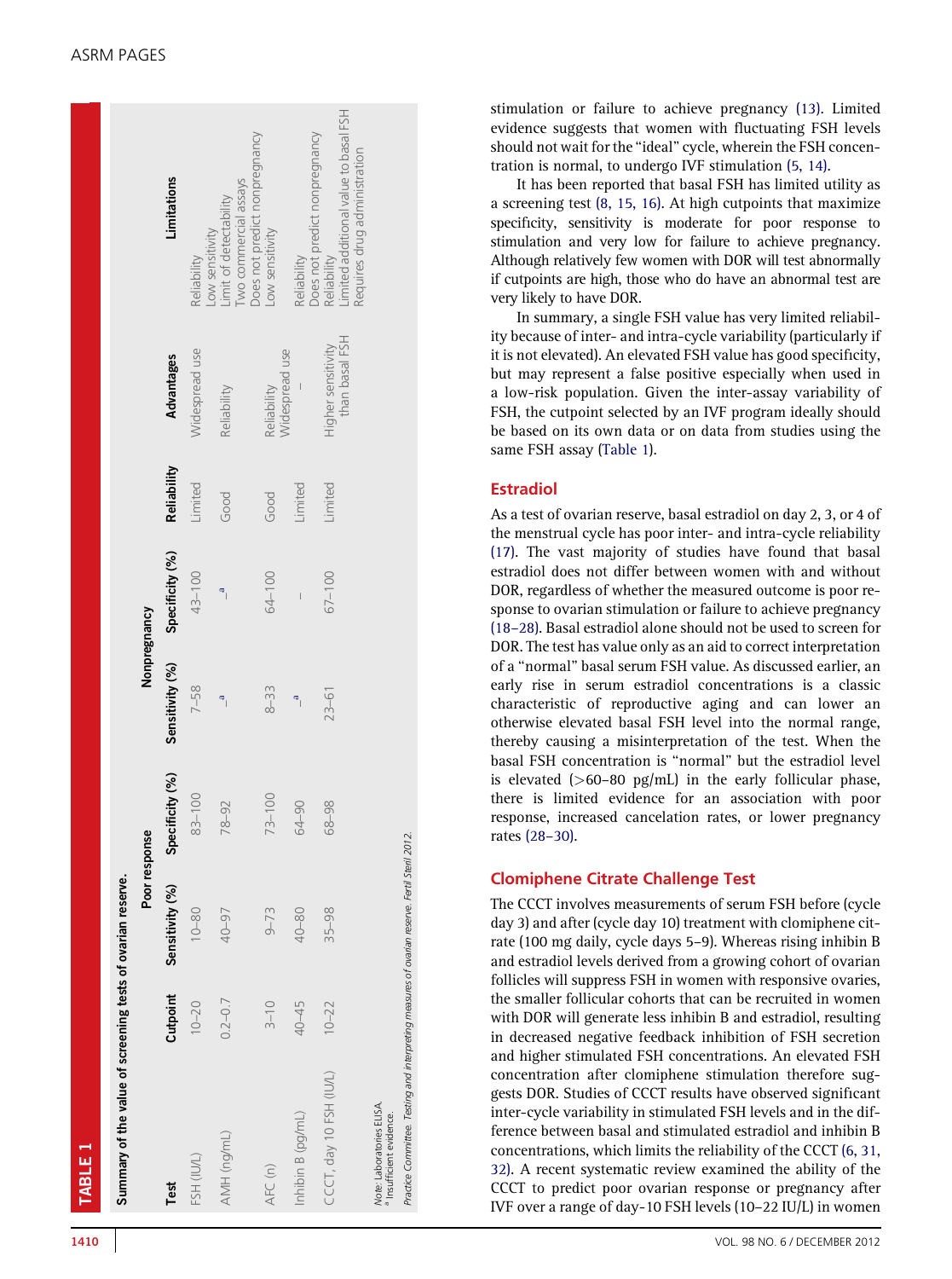at low, average, and high risk for DOR. For the outcome of poor ovarian response, the specificity of day 10 FSH concentrations ranged between 47% and 98% and sensitivity varied between 35% and 93% [\(33\)](#page-7-0). For the outcome of failure to achieve pregnancy, specificity has been found to range between 67% and 100% and sensitivity between 13% and 66% depending on the study [\(33\)](#page-7-0). In other words, out of 10 females who do not conceive through IVF, between 1 and 7 women would have had an abnormal day-10 FSH value (sensitivity) and of 10 women who do conceive, 7–10 would have a normal day-10 FSH value. In studies comparing the test performance of basal (cycle day 3) and stimulated (cycle day 10) FSH values, stimulated FSH levels have higher sensitivity but lower specificity than basal FSH concentrations [\(33\).](#page-7-0) Compared to basal FSH and AFC, the clomiphene-stimulated day-10 FSH level does not clearly improve test accuracy for predicting poor ovarian response or pregnancy after IVF [\(32](#page-7-0)–34).

In summary, basal measures of FSH may be preferable to the CCCT, unless one is using the test to purposely increase sensitivity [\(Table 1](#page-3-0)).

#### Antimüllerian Hormone

Serum concentrations of AMH, produced by granulosa cells of early follicles, are gonadotropin-independent and therefore remain relatively consistent within and between menstrual cycles in both normal young ovulating women and in women with infertility [\(17, 35](#page-7-0)–37).

Antimüllerian hormone was assayed previously using primarily two different assay kits [\(38\)](#page-7-0). A newer assay kit that is based on different technology is replacing the older assays [\(39\)](#page-7-0). Although the results obtained with the two earlier kits are highly correlated, the standard curves are not parallel and there is no universally applicable conversion factor [\(40\).](#page-7-0) Therefore, cutpoints developed and reported for one commercial AMH assay are not generalizable to the other commercial assay(s). When applying AMH cutpoints in clinical practice, clinicians must be very careful to determine that the assay used to measure AMH is the same as that used in the reference study population. Moreover, results can and do vary among different commercial laboratories using the same assay.

Studies of AMH as a screening test for ovarian reserve have involved three different study populations—general IVF population, subpopulation of women at low risk for DOR, and subpopulations of women at high risk for DOR. Overall, lower AMH levels have been associated with, but do not necessarily predict, poor responses to ovarian stimulation, poor embryo quality, and poor pregnancy outcomes in IVF (41–[45\).](#page-7-0) Studies that correlate different mean AMH levels with IVF outcomes do not provide useful AMH cutpoints for clinical care [\(18, 42, 43, 46\).](#page-7-0)

In various studies of general IVF populations, low AMH cutpoints (0.2 to 0.7 ng/mL DSL ELISA) have been found to have sensitivities ranging between 40% and 97% and specificities varying from 78% to 92% for  $<$  3 follicles or  $\leq$  2–4 retrieved oocytes [\(19, 41, 47, 48\).](#page-7-0) The positive predictive values of these cutpoints for the same outcomes vary between 22% and 88%. The NPV are high, between 97% and 100%, but these cutpoints are neither sensitive nor specific for predicting pregnancy [\(19, 47, 48\).](#page-7-0) The range of test characteristics and the variable prevalence of DOR in different studies make it difficult to use these measures clinically. Ideally, site-specific data should be used to counsel patients.

Studies restricted to women at low risk for DOR were small and used exclusion criteria such as an elevated FSH, older age, anovulation, and severe male factor [\(49, 50\).](#page-8-0) Outcomes have varied from  $\leq$  5 retrieved oocytes to clinical pregnancy per oocyte retrieval. Cutpoints of 2.5–2.7 ng/mL have 83% sensitivity, 82% specificity, 67%–77% PPV, and 61%–87% NPV for clinical pregnancy [\(20, 49\)](#page-7-0). In other words, an AMH  $\langle 2.7 \text{ ng/mL}$  would correctly predict nonpregnancy in 6 to 8 of 10 women, but would be wrong in 2–4 women (PPV). A cutpoint of 1.4 ng/mL had 76% sensitivity, 86% specificity, and 67% PPV for  $\leq$  5 retrieved oocytes [\(50\)](#page-8-0). These higher AMH cutpoints decrease the specificity for DOR and, because of low prevalence of decreased ovarian reserve, resulted in lower PPV.

Several studies have restricted the sample population to women at high risk of DOR by recruiting older women, those with an elevated FSH, or those with a history of poor response [\(21, 42\)](#page-7-0). Using undetectable AMH as a cutpoint resulted in 76% sensitivity and 88% specificity for predicting  $\leq$ 3 follicles the PPV was 68% and NPV was 92% [\(42\).](#page-7-0) A higher AMH cutpoint of 1.25 ng/mL yielded 85% sensitivity, 63% specificity, 41% PPV, and 96% NPV for cycle cancelation  $(\leq)$  follicles), and 58% sensitivity, 75% specificity, 76% PPV, and 57% NPV for poor response ( $\leq$ 4 oocytes or cycle cancelation) [\(21\).](#page-7-0) The limitation of applying AMH in highrisk populations is that some subjects who have ''normal'' IVF outcomes have low AMH values. Because normal women and those with DOR have overlapping low to undetectable AMH values, specificity cannot be optimized to 100%, reflecting the limitation of the AMH assay threshold.

In summary, AMH is a promising screening test and is likely more useful in the general IVF population or in women at high risk for DOR than in women at low risk for DOR. Low AMH cutpoints are fairly specific for poor ovarian response, but not for pregnancy. Future studies of AMH as a screening test should incorporate larger numbers of subjects in a highrisk or general IVF population. The use of AMH as a routine screening tool for DOR in a low-risk population is not recommended ([Table 1](#page-3-0)).

### Antral Follicle Count

Antral follicle count is the sum of antral follicles in both ovaries, as observed with transvaginal ultrasonography during the early follicular phase. Most studies have defined antral follicles as those measuring 2–10 mm in mean diameter in the greatest 2-dimensional (2-D) plane; some have defined antral follicles as those measuring 3–8 mm in mean diameter. Antral follicle count has good inter-cycle reliability and inter-observer reliability in experienced centers [\(21, 51](#page-7-0)–54). A low AFC (range 3–10 total antral follicles) has been associated with, but does not necessarily predict, poor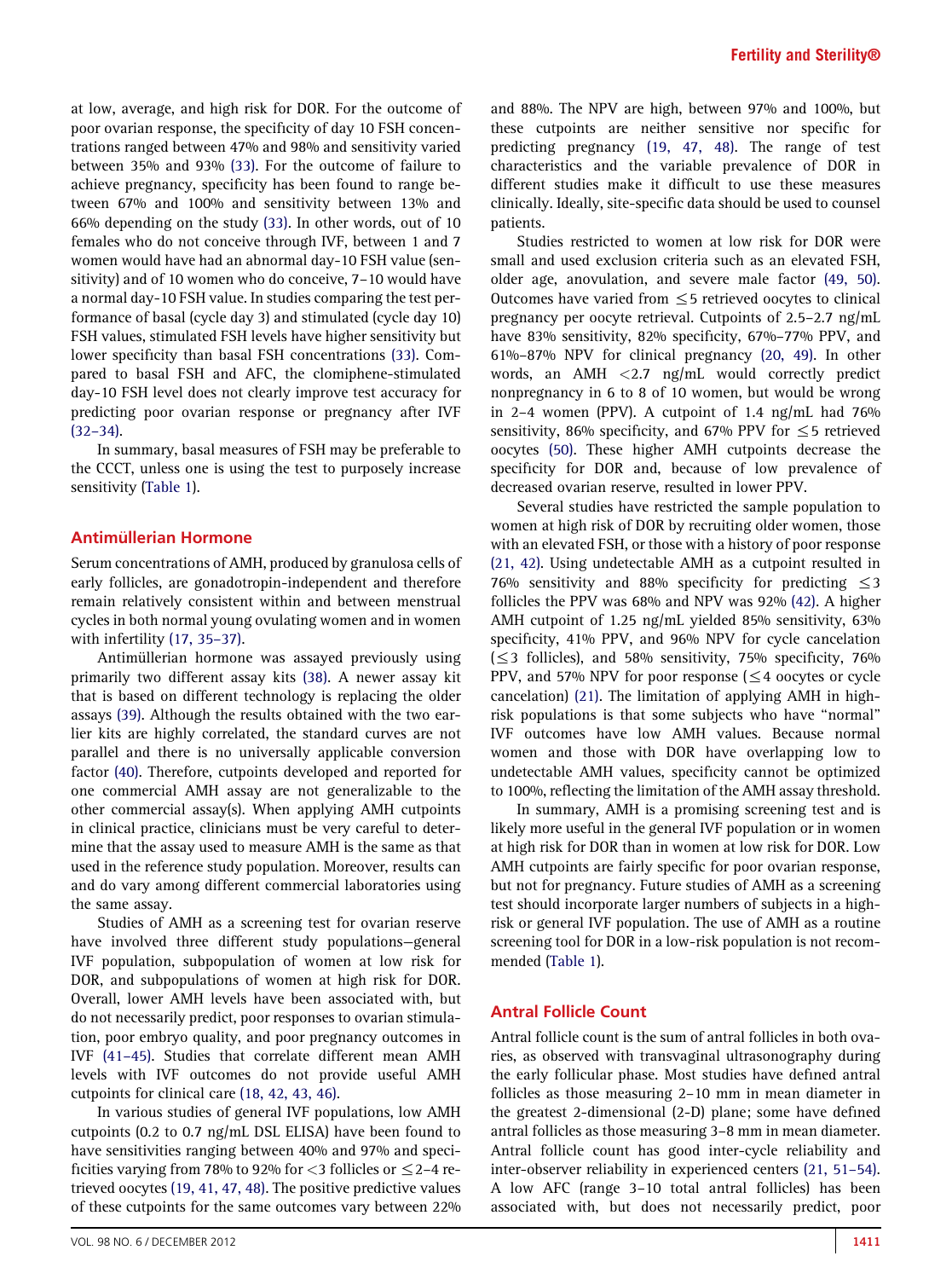response to ovarian stimulation and the failure to achieve pregnancy [\(55\).](#page-8-0)

Across general IVF study populations of patients at low and high risk for DOR, low AFC cutpoints of 3–4 total follicles (both ovaries combined) are highly specific (73%–100%) for predicting poor ovarian response (cycle cancelation, <3–4 follicles or retrieved oocytes) (21–[23, 52, 55](#page-7-0)–58) but have lower sensitivity (9%-73%). The same cutpoints are moderately specific for predicting failure to conceive (64%– 100%), but sensitivity is consistently low (8%–33%). The PPV and NPV of AFC for predicting poor response have varied widely in studies of general IVF subjects. The high specificity of a low AFC makes the test useful for predicting poor ovarian response and treatment failure, but its clinical utility is limited by its low sensitivity. Inter- and intraobserver variability also may be limiting, especially in centers having less expertise or lower quality ultrasound equipment.

In summary, the use of AFC may help to predict poor stimulation and pregnancy outcome but should not be the sole criterion for the application of ART ([Table 1](#page-3-0)).

#### Inhibin B

Inhibin B is not a reliable measure of ovarian reserve. Inhibin B levels rise with GnRH or FSH stimulation (the basis of dynamic tests of ovarian reserve) and therefore exhibit high intra-cycle variability [\(21, 41, 43\).](#page-7-0) Inhibin B levels also vary significantly between menstrual cycles [\(21\).](#page-7-0)

In a general IVF population, inhibin B is lower in poor responders than in women with a normal ovarian response to stimulation [\(42, 59\).](#page-7-0) Poor response is most commonly defined as <3–5 developing follicles, resulting in IVF cycle cancelation, or as  $\leq$  4 retrieved oocytes. Cutpoints for low inhibin B vary by study (40–141 pg/mL). Low inhibin B cutpoints in the range of 40–45 pg/mL have specificities between 64% and 90% and sensitivities between 40% and 80%. The PPV of inhibin B is generally low (19%–22%) and the NPV is high (95%–97%) in general IVF populations [\(41,](#page-7-0) [46\)](#page-7-0). In populations at high risk for DOR, PPV can be as high as 83% [\(21\).](#page-7-0) The large majority of studies have demonstrated that inhibin B does not discriminate between pregnancy and failure to conceive [\(20, 21, 24, 60, 61\).](#page-7-0)

In summary, the routine use of inhibin B as a measure of ovarian reserve is not recommended ([Table 1\)](#page-3-0).

#### Ovarian Volume

Ovarian volume is calculated by measuring each ovary in three planes and using the formula for the volume of an ellipsoid (D1 x D2 x D3 x 0.52 = volume). Mean ovarian volume is the average volume of both ovaries in the same individual. Ovarian volume has limited reliability as an ovarian reserve test. Some studies report clinically significant inter-cycle variability, but this observation is not consistent [\(4, 21, 62\).](#page-6-0) When ovarian volume is acquired and stored by 3Dultrasound, intra- and inter-observer variability is minimized, but specialized equipment is required [\(63\).](#page-8-0) Overall, ovarian volume correlates with number of follicles and retrieved oocytes but not as well with pregnancy [\(22, 55, 64](#page-7-0)–66). In addition, studies of ovarian volume often have excluded patients with ovarian pathology, including those with polycystic ovary syndrome, endometriomas, and large cysts [\(67, 68\)](#page-8-0). Thus, the generalizability is limited.

Several studies have demonstrated that low ovarian volume, typically <3 mL, or low mean diameter. <2 cm, predicts poor response to ovarian stimulation with high specificity (80–90%) and wide range of sensitivity (11–80%) [\(8, 21\).](#page-7-0) The reported PPV has been as low as 17% for women at low risk for DOR [\(23\),](#page-7-0) and as high as 53% in women at high risk for DOR [\(21\)](#page-7-0). In general, ovarian volume has been a poor predictor of pregnancy.

In summary, ovarian volume has limited value for detection of DOR. Antral follicle count is a better imaging test to screen for DOR than ovarian volume.

## COMBINED OVARIAN RESERVE TESTS

Because no single measure of ovarian reserve has 100% sensitivity and specificity, biochemical and imaging measures have been combined in an effort to improve test characteristics. Summarizing the validity and reliability of such combinations of ovarian reserve tests in screening for DOR is difficult because of heterogeneity in cutpoints and the choice of measures across studies [\(8\)](#page-7-0). Combined ovarian reserve tests pose other problems because individual tests can be highly correlated. Consequently, including more than one measure in a prediction model does not improve test characteristics consistently [\(22, 48, 59\)](#page-7-0). Moreover, using combined tests requires clinicians to obtain all of the measures in their patients, adding to the expense of screening for DOR.

Different techniques have been used to translate the statistical significance of results obtained with combined markers to clinical significance. Some have developed high-risk scoring systems [\(39, 40\)](#page-7-0). Other studies use multivariable regression models to predict either poor response to ovarian stimulation or the number of follicles/oocytes retrieved [\(22, 32, 58, 69\).](#page-7-0) However, complicated equations are cumbersome to apply clinically and do not provide clear cutpoints for each ovarian reserve test included. A prospective analysis of a combination of AMH, inhibin B, and three-dimensional assessment of AFC and ovarian volume concluded that only AFC and AMH predicted poor ovarian response, and the prediction was no better than that derived from each test individually or in combination. Notably, none of the measures predicted the failure to conceive [\(70\)](#page-8-0).

In summary, combined ovarian reserve test models do not consistently improve predictive ability over that of single ovarian reserve tests. High-risk scoring systems that combine two or more measures may be clinically useful, but require further validation.

#### SUMMARY

- Currently, there is no uniformly accepted definition of DOR, as the term may refer to three related but distinctly different outcomes: oocyte quality, oocyte quantity, or reproductive potential.
- Available evidence concerning the performance of ovarian reserve tests is limited by small sample sizes, heterogeneity among study design, analyses and outcomes, and by the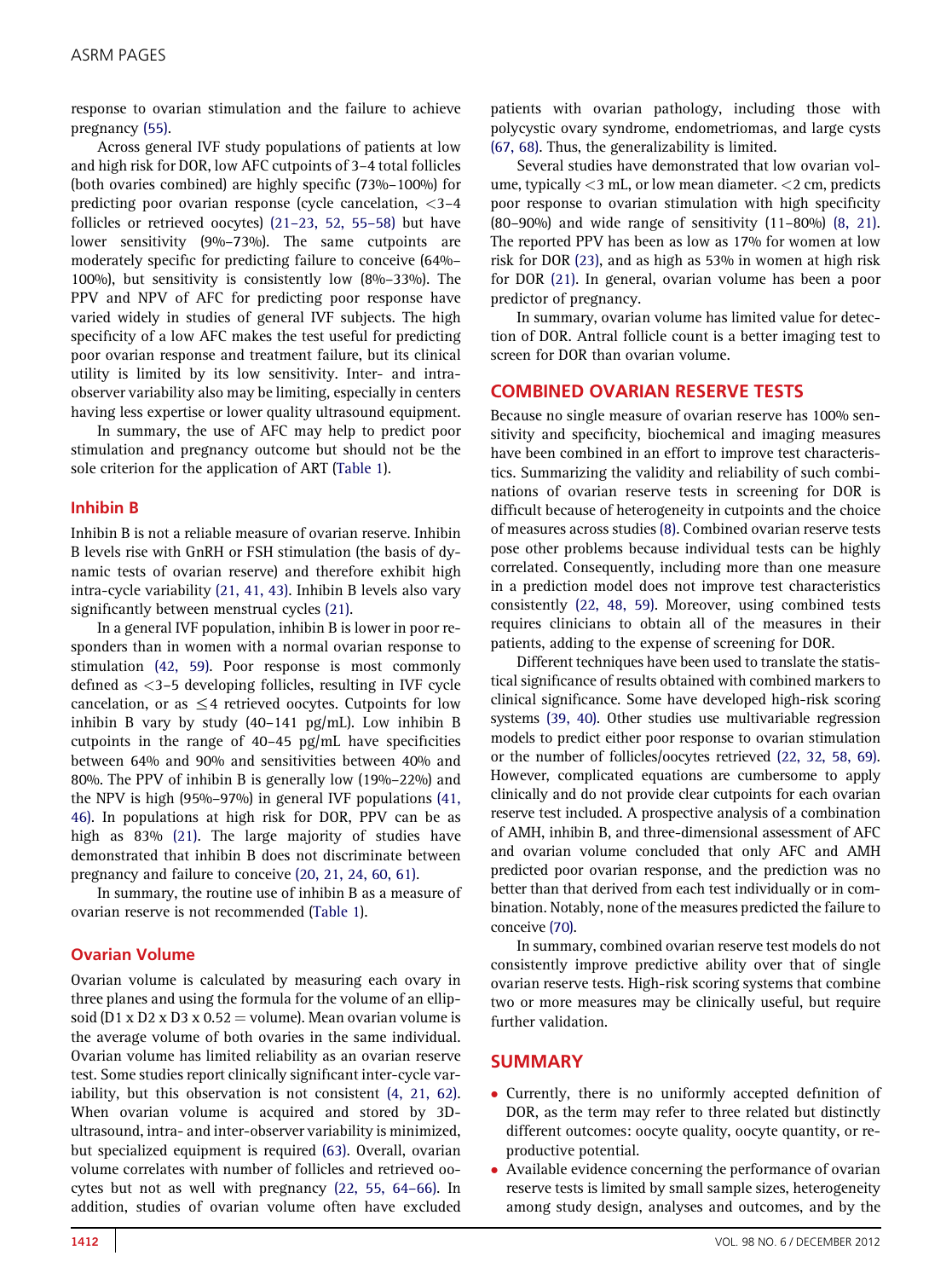<span id="page-6-0"></span>lack of validated results. The design of published studies must be examined carefully before applying the results in clinical practice.

- - A number of different ''ovarian reserve tests'' have been devised as screening tests to help predict success with IVF. Ideally, the optimal screening test should be reproducible (low inter- and intra-cycle variability) and exhibit high specificity to minimize the risk of incorrectly categorizing women with normal ovarian reserve as having decreased ovarian reserve. A screening test itself cannot diagnose decreased ovarian reserve.
- Overall, FSH is the most commonly used screening test for DOR, but AFC and AMH are promising predictors.
- Home tests of ovarian reserve have serious limitations and pitfalls, including the complexity of test interpretation and use in populations at low risk for decreased ovarian reserve, resulting in misinterpretation that provides false reassurance or unnecessary anxiety and concern.

# **CONCLUSIONS**

- There is insufficient evidence to recommend that any ovarian reserve test now available should be used as a sole criterion for the use of ART.
- There is good evidence to support the conclusion that the number of false positive test results will increase when screening tests for decreased ovarian reserve are used in low-risk populations.
- $\bullet$  There is fair evidence to indicate that FSH has high specificity, but low sensitivity, when a high cutpoint value is used for predicting poor response to ovarian stimulation or failure to conceive. Ideally, the selected FSH cutpoint selected should be based on site-specific data or on results of studies using the same FSH assay.
- - There is fair evidence to refute the notion that ovarian response or pregnancy rates will be improved in cycles wherein the FSH concentration is normal among women previously exhibiting abnormally elevated values.
- There is fair evidence against the use of basal estradiol concentration as a single screening test for decreased ovarian reserve.
- There is fair evidence that the basal estradiol concentration helps in the accurate interpretation of basal FSH concentrations used to screen for decreased ovarian reserve.
- $\bullet$  There is fair evidence to suggest that a clomiphene citrate challenge test has mildly increased sensitivity for detecting decreased ovarian reserve compared to basal FSH concentration.
- $\bullet$  There is mounting evidence to support the use of AMH as a screening test for poor ovarian response, but more data are needed. There is emerging evidence to suggest that a low AMH level (e.g., undetectable AMH) has high specificity as a screen for poor ovarian response but insufficient evidence to suggest its use to screen for failure to conceive.
- There is fair evidence to support that a low antral follicle count (3–10) has moderate to high specificity as a screening test for poor ovarian response and insufficient evidence to support the use of AFC as a screening test for failure to conceive.
- There is fair evidence against the use of basal inhibin B as a screening test for DOR.
- There is fair evidence against the use of basal estradiol concentration as a single screening test for DOR.
- There is fair evidence against the use of ovarian volume as a screening test for decreased ovarian reserve.
- There is insufficient evidence to indicate that the combined results of multiple screening tests for diminished ovarian reserve are more useful than that of each test alone.

Acknowledgments: This report was developed under the direction of the Practice Committee of the American Society for Reproductive Medicine as a service to its members and other practicing clinicians. Although this document reflects appropriate management of a problem encountered in the practice of reproductive medicine, it is not intended to be the only approved standard of practice or to dictate an exclusive course of treatment. Other plans of management may be appropriate, taking into account the needs of the individual patient, available resources, and institutional or clinical practice limitations. The Practice Committee and the Board of Directors of the American Society for Reproductive Medicine have approved this report.

The following members of the ASRM Practice Committee participated in the development of this document. All Committee members disclosed commercial and financial relationships with manufacturers or distributors of goods or services used to treat patients. Members of the Committee who were found to have conflicts of interest based on the relationships disclosed did not participate in the discussion or development of this document.

Samantha Pfeifer, M.D.; Jeffrey Goldberg, M.D.; R. Dale McClure, M.D.; Roger Lobo, M.D.; Michael Thomas, M.D.; Eric Widra, M.D.; Mark Licht, M.D.; John Collins, M.D.; Marcelle Cedars, M.D.; Catherine Racowsky, Ph.D.; Michael Vernon, Ph.D.; Owen Davis, M.D.; Clarisa Gracia, M.D., M.S.C.E.; William Catherino, M.D., Ph.D.; Kim Thornton, M.D.; Robert Rebar, M.D.; Andrew La Barbera, Ph.D.

# **REFERENCES**

- 1. Cooper AR, Baker VL, Sterling EW, Ryan ME, Woodruff TK, Nelson LM. The time is now for a new approach to primary ovarian insufficiency. Fert Steril 2012;95:1890–7.
- 2. Cooper GS, Baird DD, Hulka BS, Weinberg CR, Savitz DA, Hughes CL Jr. Follicle-stimulating hormone concentrations in relation to active and passive smoking. Obstet Gynecol 1995;85:407–11.
- 3. Broekmans FJ, Kwee J, Hendriks DJ, Mol BW, Lambalk CB. A systematic review of tests predicting ovarian reserve and IVF outcome. Hum Reprod Update 2006;12:685–718.
- 4. Barnhart K, Osheroff J. Follicle stimulating hormone as a predictor of fertility. Curr Opin Obstet Gynecol 1998;10:227–32.
- 5. Jayaprakasan K, Campbell B, Hopkisson J, Clewes J, Johnson I, Raine-Fenning N. Establishing the intercycle variability of three-dimensional ultrasonographic predictors of ovarian reserve. Fertil Steril 2008.
- 6. Scott RT Jr, Hofmann GE, Oehninger S, Muasher SJ. Intercycle variability of day 3 follicle-stimulating hormone levels and its effect on stimulation quality in in vitro fertilization. Fertil Steril 1990;54:297–302.
- 7. Kwee J, Schats R, McDonnell J, Lambalk CB, Schoemaker J. Intercycle variability of ovarian reserve tests: results of a prospective randomized study. Hum Reprod 2004;19:590–5.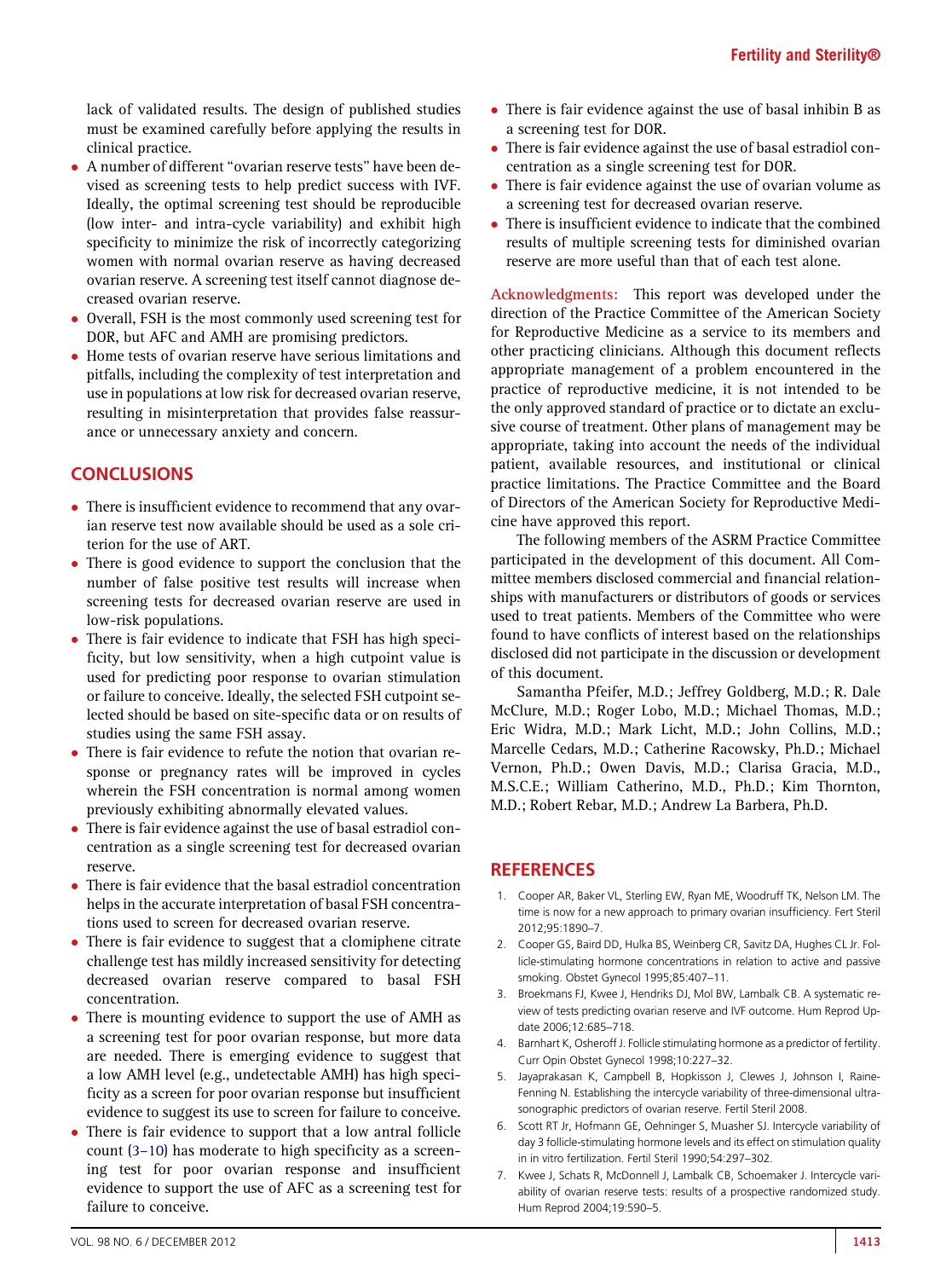- <span id="page-7-0"></span>8. Esposito MA, Coutifaris C, Barnhart KT. A moderately elevated day 3 FSH concentration has limited predictive value, especially in younger women. Hum Reprod 2002;17:118–23.
- 9. Scott RT Jr, Elkind-Hirsch KE, Styne-Gross A, Miller KA, Frattarelli JL. The predictive value for in vitro fertility delivery rates is greatly impacted by the method used to select the threshold between normal and elevated basal follicle-stimulating hormone. Fertil Steril 2008;89:868–78.
- 10. Thum MY, Abdalla HI, Taylor D. Relationship between women's age and basal follicle-stimulating hormone levels with aneuploidy risk in in vitro fertilization treatment. Fertil Steril 2008;90:315–21.
- 11. Massie JA, Burney RO, Milki AA, Westphal LM, Lathi RB. Basal folliclestimulating hormone as a predictor of fetal aneuploidy. Fertil Steril 2008; 90:2351–5.
- 12. Soules MR, Sherman S, Parrott E, Rebar R, Santoro N, Utian W, et al. Executive summary: Stages of Reproductive Aging Workshop (STRAW). Fertil Steril 2001;76:874–8.
- 13. Roberts JE, Spandorfer S, Fasouliotis SJ, Kashyap S, Rosenwaks Z. Taking a basal follicle-stimulating hormone history is essential before initiating in vitro fertilization. Fertil Steril 2005;83:37–41.
- 14. Abdalla H, Thum MY. Repeated testing of basal FSH levels has no predictive value for IVF outcome in women with elevated basal FSH. Hum Reprod 2006;21:171–4.
- 15. Bancsi LF, Broekmans FJ, Mol BW, Habbema JD, te Velde ER. Performance of basal follicle-stimulating hormone in the prediction of poor ovarian response and failure to become pregnant after in vitro fertilization: a meta-analysis. Fertil Steril 2003;79:1091–100.
- 16. Jain T, Soules MR, Collins JA. Comparison of basal follicle-stimulating hormone versus the clomiphene citrate challenge test for ovarian reserve screening. Fertil Steril 2004;82:180–5.
- 17. Fanchin R, Taieb J, Lozano DH, Ducot B, Frydman R, Bouyer J. High reproducibility of serum anti-Mullerian hormone measurements suggests a multi-staged follicular secretion and strengthens its role in the assessment of ovarian follicular status. Hum Reprod 2005;20:923–7.
- 18. Hazout A, Bouchard P, Seifer DB, Aussage P, Junca AM, Cohen-Bacrie P. Serum antimullerian hormone/mullerian-inhibiting substance appears to be a more discriminatory marker of assisted reproductive technology outcome than follicle-stimulating hormone, inhibin B, or estradiol. Fertil Steril 2004; 82:1323–9.
- 19. Ficicioglu C, Kutlu T, Baglam E, Bakacak Z. Early follicular antimullerian hormone as an indicator of ovarian reserve. Fertil Steril 2006;85:592–6.
- 20. Eldar-Geva T, Ben-Chetrit A, Spitz IM, Rabinowitz R, Markowitz E, Mimoni T, et al. Dynamic assays of inhibin B, anti-Mullerian hormone and estradiol following FSH stimulation and ovarian ultrasonography as predictors of IVF outcome. Hum Reprod 2005;20:3178–83.
- 21. McIlveen M, Skull JD, Ledger WL. Evaluation of the utility of multiple endocrine and ultrasound measures of ovarian reserve in the prediction of cycle cancellation in a high-risk IVF population. Hum Reprod 2007;22: 778–85.
- 22. Bancsi LF, Broekmans FJ, Eijkemans MJ, de Jong FH, Habbema JD, te Velde ER. Predictors of poor ovarian response in in vitro fertilization: a prospective study comparing basal markers of ovarian reserve. Fertil Steril 2002; 77:328–36.
- 23. Frattarelli JL, Lauria-Costab DF, Miller BT, Bergh PA, Scott RT. Basal antral follicle number and mean ovarian diameter predict cycle cancellation and ovarian responsiveness in assisted reproductive technology cycles. Fertil Steril 2000;74:512–7.
- 24. Hall JE, Welt CK, Cramer DW. Inhibin A and inhibin B reflect ovarian function in assisted reproduction but are less useful at predicting outcome. Hum Reprod 1999;14:409–15.
- 25. Penarrubia J, Balasch J, Fabregues F, Carmona F, Casamitjana R, Moreno V, et al. Day 5 inhibin B serum concentrations as predictors of assisted reproductive technology outcome in cycles stimulated with gonadotrophinreleasing hormone agonist-gonadotrophin treatment. Hum Reprod 2000; 15:1499–504.
- 26. Phophong P, Ranieri DM, Khadum I, Meo F, Serhal P. Basal 17beta-estradiol did not correlate with ovarian response and in vitro fertilization treatment outcome. Fertil Steril 2000;74:1133–6.
- 27. Ranieri DM, Quinn F, Makhlouf A, Khadum I, Ghutmi W, McGarrigle H, et al. Simultaneous evaluation of basal follicle-stimulating hormone and 17 betaestradiol response to gonadotropin-releasing hormone analogue stimulation: an improved predictor of ovarian reserve. Fertil Steril 1998;70:227–33.
- 28. Evers JL, Slaats P, Land JA, Dumoulin JC, Dunselman GA. Elevated levels of basal estradiol-17beta predict poor response in patients with normal basal levels of follicle-stimulating hormone undergoing in vitro fertilization. Fertil Steril 1998;69:1010–4.
- 29. Licciardi FL, Liu HC, Rosenwaks Z. Day 3 estradiol serum concentrations as prognosticators of ovarian stimulation response and pregnancy outcome in patients undergoing in vitro fertilization. Fertil Steril 1995;64:991–4.
- 30. Smotrich DB, Widra EA, Gindoff PR, Levy MJ, Hall JL, Stillman RJ. Prognostic value of day 3 estradiol on in vitro fertilization outcome. Fertil Steril 1995;64: 1136–40.
- 31. Hannoun A, Abu Musa A, Awwad J, Kaspar H, Khalil A. Clomiphene citrate challenge test: cycle to cycle variability of cycle day 10 follicle stimulating hormone level. Clin Exp Obstet Gynecol 1998;25:155–6.
- 32. Hendriks DJ, Broekmans FJ, Bancsi LF, de Jong FH, Looman CW, Te Velde ER. Repeated clomiphene citrate challenge testing in the prediction of outcome in IVF: a comparison with basal markers for ovarian reserve. Hum Reprod 2005;20:163–9.
- 33. Hendriks DJ, Mol BW, Bancsi LF, te Velde ER, Broekmans FJ. The clomiphene citrate challenge test for the prediction of poor ovarian response and nonpregnancy in patients undergoing in vitro fertilization: a systematic review. Fertil Steril 2006;86:807–18.
- 34. Yanushpolsky EH, Hurwitz S, Tikh E, Racowsky C. Predictive usefulness of cycle day 10 follicle-stimulating hormone level in a clomiphene citrate challenge test for in vitro fertilization outcome in women younger than 40 years of age. Fertil Steril 2003;80:111–5.
- 35. Tsepelidis S, Devreker F, Demeestere I, Flahaut A, Gervy C, Englert Y. Stable serum levels of anti-Mullerian hormone during the menstrual cycle: a prospective study in normo-ovulatory women. Hum Reprod 2007;22:1837–40.
- 36. La Marca A, Stabile G, Artenisio AC, Volpe A. Serum anti-Mullerian hormone throughout the human menstrual cycle. Hum Reprod 2006;21: 3103–7.
- 37. Hehenkamp WJ, Looman CW, Themmen AP, de Jong FH, Te Velde ER, Broekmans FJ. Anti-Mullerian hormone levels in the spontaneous menstrual cycle do not show substantial fluctuation. J Clin Endocrinol Metab 2006;91: 4057–63.
- 38. La Marca A, Sighinolfi G, Radi D, Argento C, Baraldi E, Artenisio AC, et al. Anti-mullerian hormone (AMH) as a predictive marker in assisted reproductive technology (ART). Hum Reprod Update 2010;16:113–30.
- 39. REF: A73818. AMH Gen II Elisa Package Insert. Beckman Coulter, Inc. 2011.
- 40. Freour T, Mirallie S, Bach-Ngohou K, Denis M, Barriere P, Masson D. Measurement of serum anti-Mullerian hormone by Beckman Coulter ELISA and DSL ELISA: comparison and relevance in assisted reproduction technology (ART). Clin Chim Acta 2007;375:162–4.
- 41. Muttukrishna S, McGarrigle H, Wakim R, Khadum I, Ranieri DM, Serhal P. Antral follicle count, anti-mullerian hormone and inhibin B: predictors of ovarian response in assisted reproductive technology? Bjog 2005;112: 1384–90.
- 42. Muttukrishna S, Suharjono H, McGarrigle H, Sathanandan M. Inhibin B and anti-Mullerian hormone: markers of ovarian response in IVF/ICSI patients? Bjog 2004;111:1248–53.
- 43. van Rooij IA, Broekmans FJ, te Velde ER, et al. Serum anti-Mullerian hormone levels: a novel measure of ovarian reserve. Hum Reprod 2002;17:3065–71.
- 44. Silberstein T, MacLaughlin DT, Shai I, Trimarchi JR, Lambert-Messerlian G, Seifer DB, et al. Mullerian inhibiting substance levels at the time of HCG administration in IVF cycles predict both ovarian reserve and embryo morphology. Hum Reprod 2006;21:159–63.
- 45. Ebner T, Sommergruber M, Moser M, Shebl O, Schreier-Lechner E, Tews G. Basal level of anti-Mullerian hormone is associated with oocyte quality in stimulated cycles. Hum Reprod 2006;21:2022–6.
- 46. Seifer DB, MacLaughlin DT, Christian BP, Feng B, Shelden RM. Early follicular serum mullerian-inhibiting substance levels are associated with ovarian response during assisted reproductive technology cycles. Fertil Steril 2002; 77:468–71.